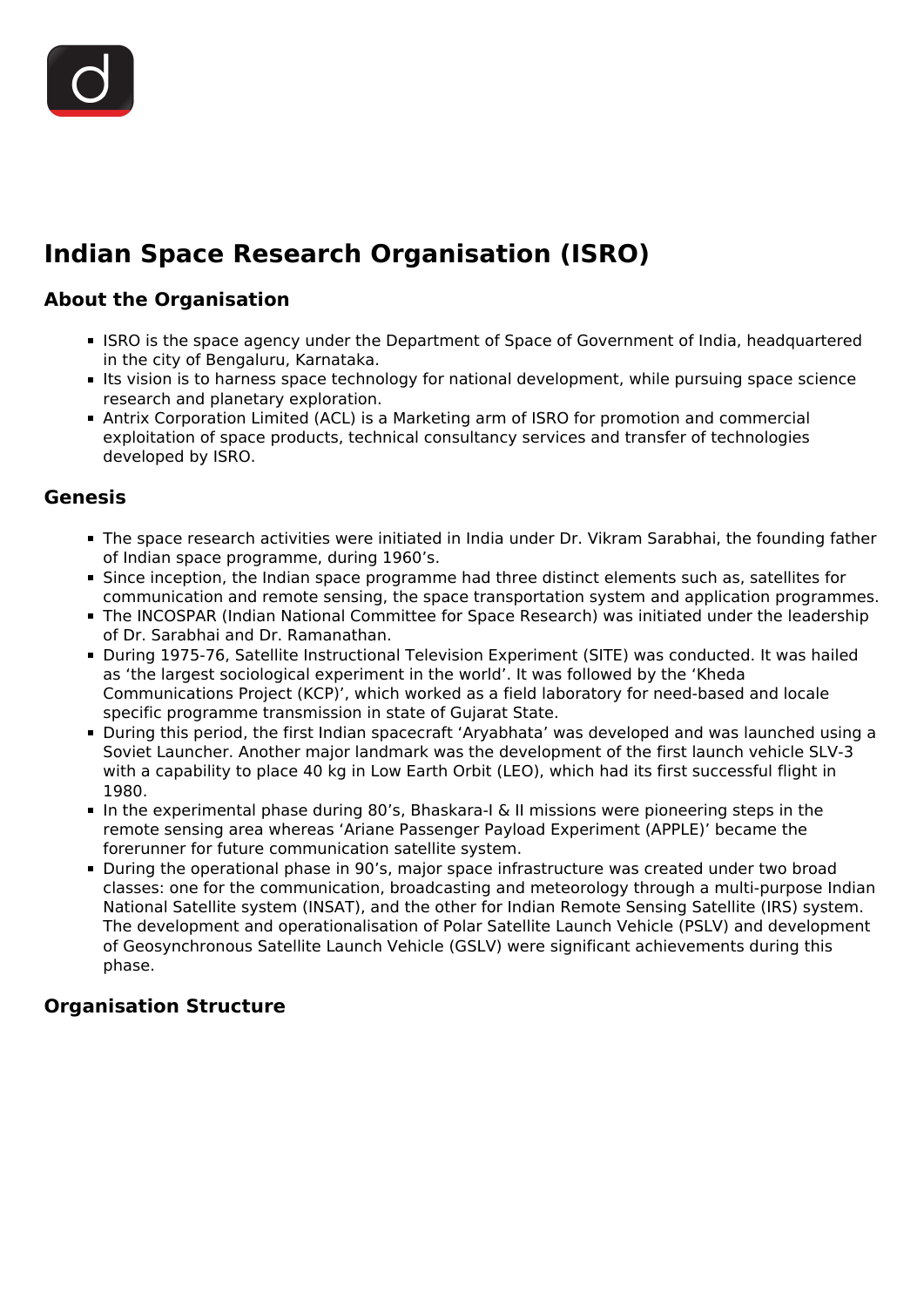//

## **Achievements**

#### **Communication Satellite**s

- Established in 1983 with commissioning of INSAT-1B, the Indian National Satellite (INSAT) system is one of the largest domestic communication satellite systems in Asia-Pacific region with nine operational communication satellites placed in Geostationary orbit.
- It initiated a major revolution in India's communications sector and sustained the same later. The INSAT system provides services to telecommunications, television broadcasting, satellite newsgathering, societal applications, weather forecasting, disaster warning and Search and Rescue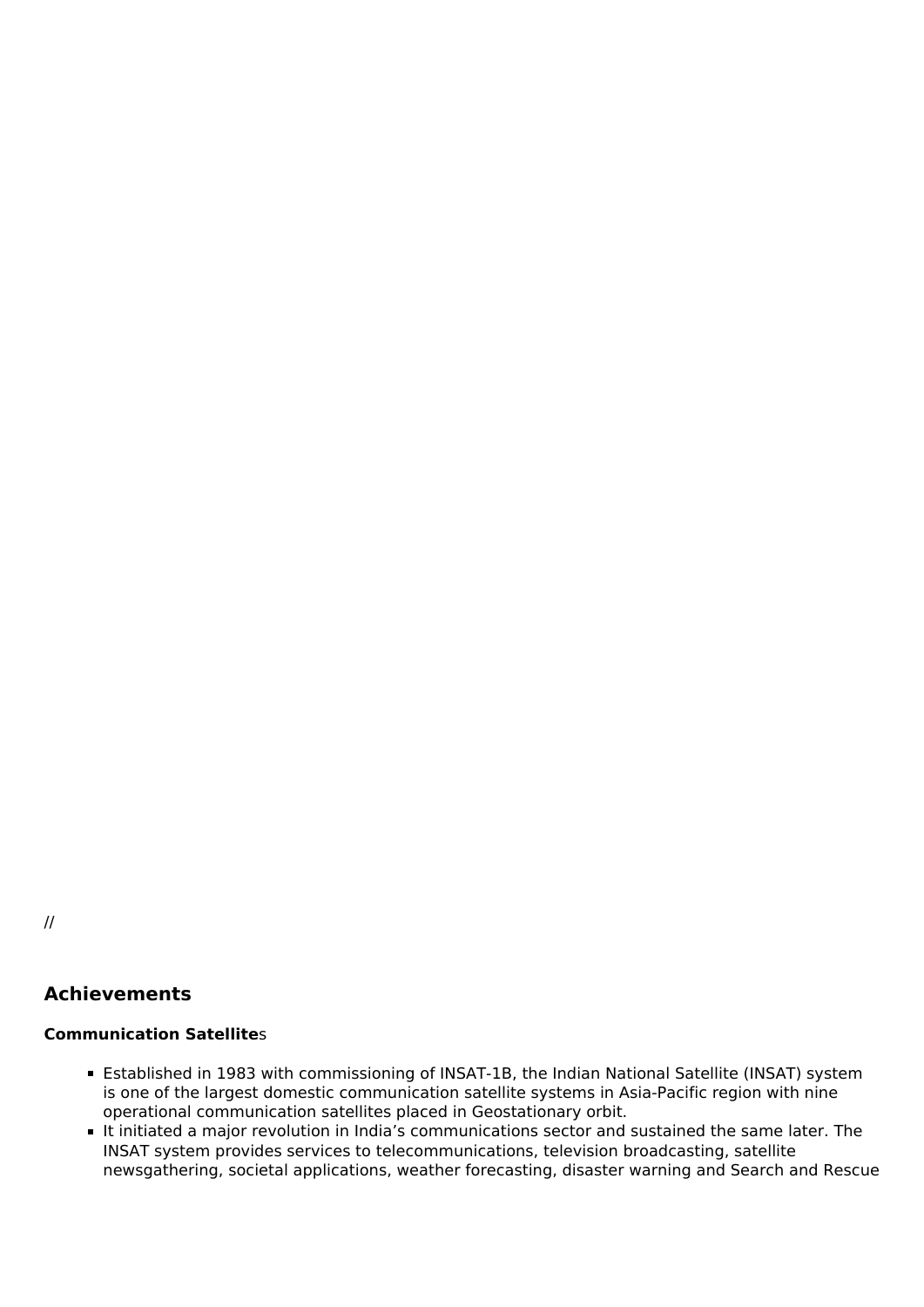operations.

| <b>List of important Communication Satellites</b> |                    |                                       |     |  |
|---------------------------------------------------|--------------------|---------------------------------------|-----|--|
| <b>Satellite</b>                                  | <b>Launch Date</b> | <b>Launch Vehicle</b>                 | App |  |
| GSAT-31                                           | Feb 06, 2019       | Ariane-5 VA-247                       | Com |  |
| GSAT-7A                                           | Dec 19, 2018       | GSLV-F11 / GSAT-7A Mission            | Com |  |
| <b>GSAT-11 Mission</b>                            | Dec 05, 2018       | Ariane-5 VA-246                       | Com |  |
| GSAT-29                                           | Nov 14, 2018       | GSLV Mk III-D2 / GSAT-29 Mission      | Com |  |
| <b>GSAT-6A</b>                                    | Mar 29, 2018       | GSLV-F08/GSAT-6A Mission              | Com |  |
| GSAT-17                                           | Jun 29, 2017       | Ariane-5 VA-238                       | Com |  |
| GSAT-19                                           | Jun 05, 2017       | <b>GSLV Mk III-D1/GSAT-19 Mission</b> | Com |  |
| GSAT-9                                            | May 05, 2017       | <b>GSLV-F09 / GSAT-9</b>              | Com |  |
| GSAT-12                                           | Jul 15, 2011       | PSLV-C17/GSAT-12                      | Com |  |
| GSAT-8                                            | May 21, 2011       | Ariane-5 VA-202                       | Com |  |
|                                                   |                    |                                       | Nav |  |
| <b>EDUSAT</b>                                     | Sep 20, 2004       | GSLV-F01 / EDUSAT(GSAT-3)             | Com |  |

## **Earth Observation Satellites**

- Starting with IRS-1A in 1988, ISRO has launched many operational remote sensing satellites. Today, India has one of the largest constellations of remote sensing satellites in operation.
- Varieties of instruments have been flown onboard these satellites to provide necessary data in a diversified spatial, spectral and temporal resolutions to cater to different user requirements in the country and for global usage.
- The data from these satellites are used for several applications covering agriculture, water resources, urban planning, rural development, mineral prospecting, environment, forestry, ocean resources and disaster management.

| <b>List of important Earth Observation Sat</b> |                    |                                  |  |
|------------------------------------------------|--------------------|----------------------------------|--|
| <b>Satellite</b>                               | <b>Launch Date</b> | <b>Launch Vehicle</b>            |  |
| <b>HysIS</b>                                   | Nov 29, 2018       | PSLV-C43 / HysIS Mission         |  |
| <b>Cartosat-2 Series Satellite</b>             | Jan 12, 2018       | PSLV-C40/Cartosat-2 Series Sate  |  |
| <b>Cartosat-2 Series Satellite</b>             | Jun 23, 2017       | PSLV-C38 / Cartosat-2 Series Sa  |  |
| <b>Cartosat-2 Series Satellite</b>             | Feb 15, 2017       | PSLV-C37 / Cartosat -2 Series Sa |  |
| <b>RESOURCESAT-2A</b>                          | Dec 07, 2016       | PSLV-C36 / RESOURCESAT-2A        |  |
| <b>SCATSAT-1</b>                               | Sep 26, 2016       | PSLV-C35 / SCATSAT-1             |  |
| <b>INSAT-3DR</b>                               | Sep 08, 2016       | GSLV-F05 / INSAT-3DR             |  |
| <b>CARTOSAT-2 Series Satellite</b>             | Jun 22, 2016       | PSLV-C34 / CARTOSAT-2 Series     |  |
| <b>SARAL</b>                                   | Feb 25, 2013       | PSLV-C20/SARAL                   |  |
| RISAT-1                                        | Apr 26, 2012       | PSLV-C19/RISAT-1                 |  |
| Megha-Tropiques                                | Oct 12, 2011       | PSLV-C18/Megha-Tropiques         |  |
| <b>RESOURCESAT-2</b>                           | Apr 20, 2011       | PSLV-C16/RESOURCESAT-2           |  |
| CARTOSAT-2B                                    | Jul 12, 2010       | PSLV-C15/CARTOSAT-2B             |  |
| Oceansat-2                                     | Sep 23, 2009       | PSLV-C14 / OCEANSAT-2            |  |
| <b>RISAT-2</b>                                 | Apr 20, 2009       | PSLV-C12 / RISAT-2               |  |
| CARTOSAT-1                                     | May 05, 2005       | PSLV-C6/CARTOSAT-1/HAMSAT        |  |
| The Technology Experiment Satellite<br>(TES)   | Oct 22, 2001       | PSLV-C3 / TES                    |  |
| Oceansat (IRS-P4)                              | May 26, 1999       | PSLV-C2/IRS-P4                   |  |
| Rohini Satellite RS-D1                         | May 31, 1981       | <b>SLV-3D1</b>                   |  |
| <b>Bhaskara-I</b>                              | Jun 07, 1979       | C-1 Intercosmos                  |  |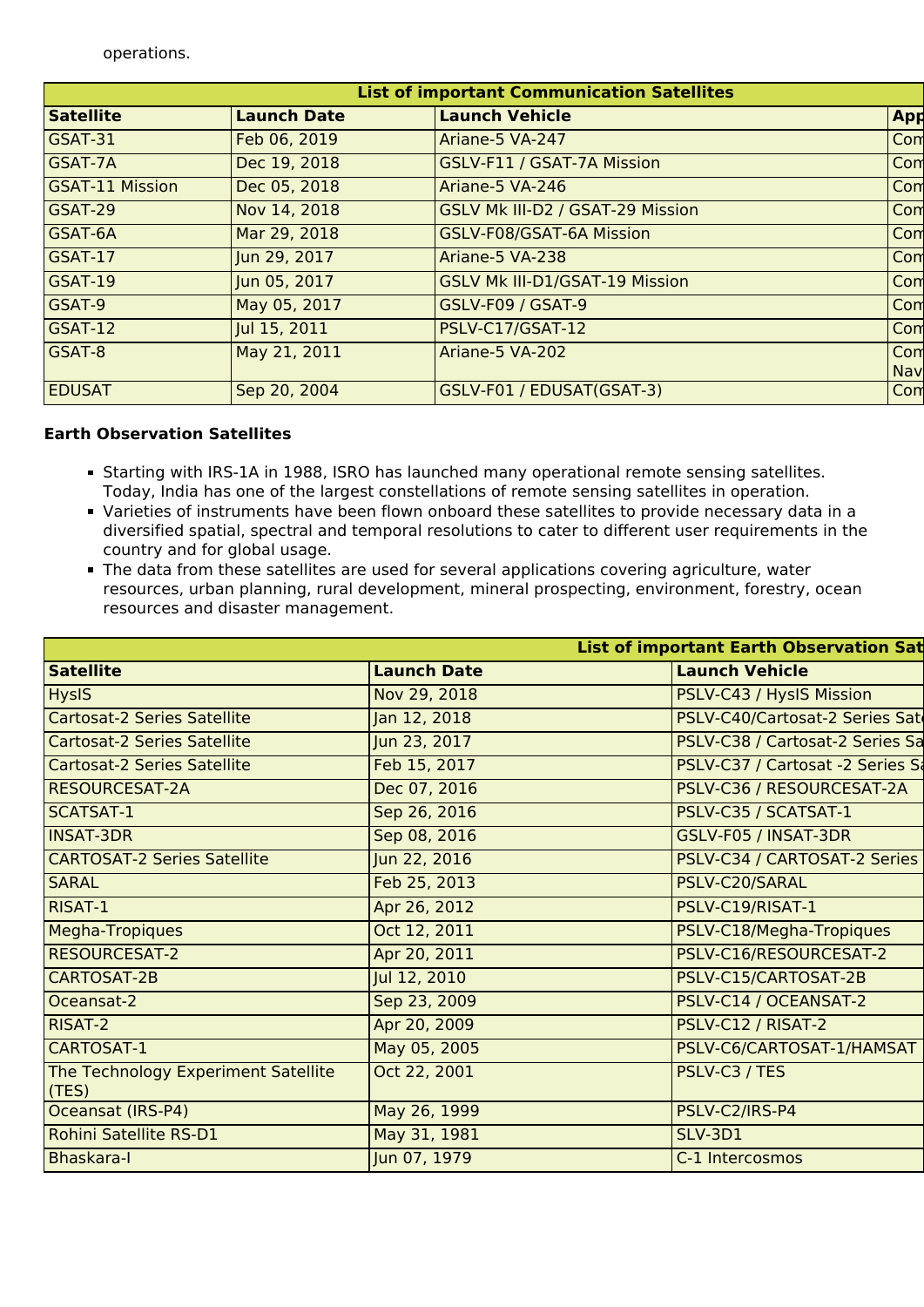## **Navigation Satellites**

- Satellite is an emerging satellite based system with commercial and strategic applications. Navigation services are necessary to meet the emerging demands of the Civil Aviation requirements and to meet the user requirements of the positioning, navigation and timing based on the independent satellite navigation system.
- To meet the Civil Aviation requirements, ISRO is working jointly with Airport Authority of India (AAI) in establishing the **GPS Aided Geo Augmented Navigation (GAGAN)** system.
- To meet the user requirements of the positioning, navigation and timing services based on the indigenous system, ISRO is establishing a regional satellite navigation system called **Indian Regional Navigation Satellite System (IRNSS)**.

## **Space Science & Exploration Satellites**

Indian space programme encompasses research in areas like astronomy, astrophysics, planetary and earth sciences, atmospheric sciences and theoretical physics. Satellites come under this category are:

- a. **AstroSat,** was launched on September 28, 2015, by PSLV-C30 from Sriharikota. It is the first dedicated Indian astronomy mission aimed at studying celestial sources in X-ray, optical and UV spectral bands simultaneously. One of the unique features of AstroSat mission is that it enables the simultaneous multi-wavelength observations of various astronomical objects with a single satellite.
- b. **Mars Orbiter Mission (MOM),** also known as (Mangalyaan),the truly maiden interplanetary mission of ISRO, launched on November 5, 2013, successfully got inserted into Martian orbit on September 24, 2014 in its first attempt. MOM completes 4 years in its orbit on September 24, 2018 though the designed mission life of MOM was six months. It was launched on board of PSLV C25 rocket with aim of studying Martian surface and mineral composition as well as scan its atmosphere for methane (an indicator of life on Mars). MOM is credited with many achievements like cost-effectiveness, short period of realization, economical weight-budget, miniaturization of five heterogeneous science payloads etc. Phobos and Deimos, the two moons of Mars were also imaged from close distances by Mars Colour Camera (MCC).
- c. **Chandrayaan-1,** India's first mission to moon, was an unmanned spacecraft along with 11 scientific payloads built in India, UK, USA, Germany, Bulgaria and Sweden. The mission comprised an orbiter and an impactor. Launched aboard PSLV-C11 by ISRO on October 22, 2008, the spacecraft was designed to study the Moon orbiting around it at a height of 100 km from the lunar surface. It had operated much less than the intended two years, but achieved more than 90% of its planned objectives.
- d. **Chandrayaan-2,** India's second mission to the Moon is a totally indigenous mission comprising of an Orbiter, Lander and Rover. Chandrayaan-2 is planned to launch in 2019 by GSLV-F10. After reaching the 100 km lunar orbit, the Lander housing the Rover will separate from the Orbiter. After a controlled descent, the Lander will soft land on the lunar surface at a specified site and deploy a Rover. The payloads will collect scientific information on lunar topography, mineralogy, elemental abundance, lunar exosphere and signatures of hydroxyl and water-ice.

#### **Experimental Satellites**

ISRO has launched many small satellites mainly for the experimental purposes. This experiment includes Remote Sensing, Atmospheric Studies, Payload Development, Orbit Controls, recovery technology etc.

| <b>List of important Experimental Satellites</b> |                                 |                    |                                                       |
|--------------------------------------------------|---------------------------------|--------------------|-------------------------------------------------------|
|                                                  | <b>Satellite</b>                | <b>Launch Date</b> | <b>Launch Vehicle</b>                                 |
|                                                  | $INS-1C$                        | Jan 12, 2018       | PSLV-C40/Cartosat-2 Series Satellit<br><b>Mission</b> |
|                                                  | <b>YOUTHSAT</b>                 | Apr 20, 2011       | PSLV-C16/RESOURCESAT-2                                |
|                                                  | <b>APPLE</b>                    | Uun 19, 1981       | Ariane-1(V-3)                                         |
|                                                  | Rohini Technology Payload (RTP) | Aug 10, 1979       | SLV-3E1                                               |
|                                                  | Aryabhata                       | Apr 19, 1975       | C-1 Intercosmos                                       |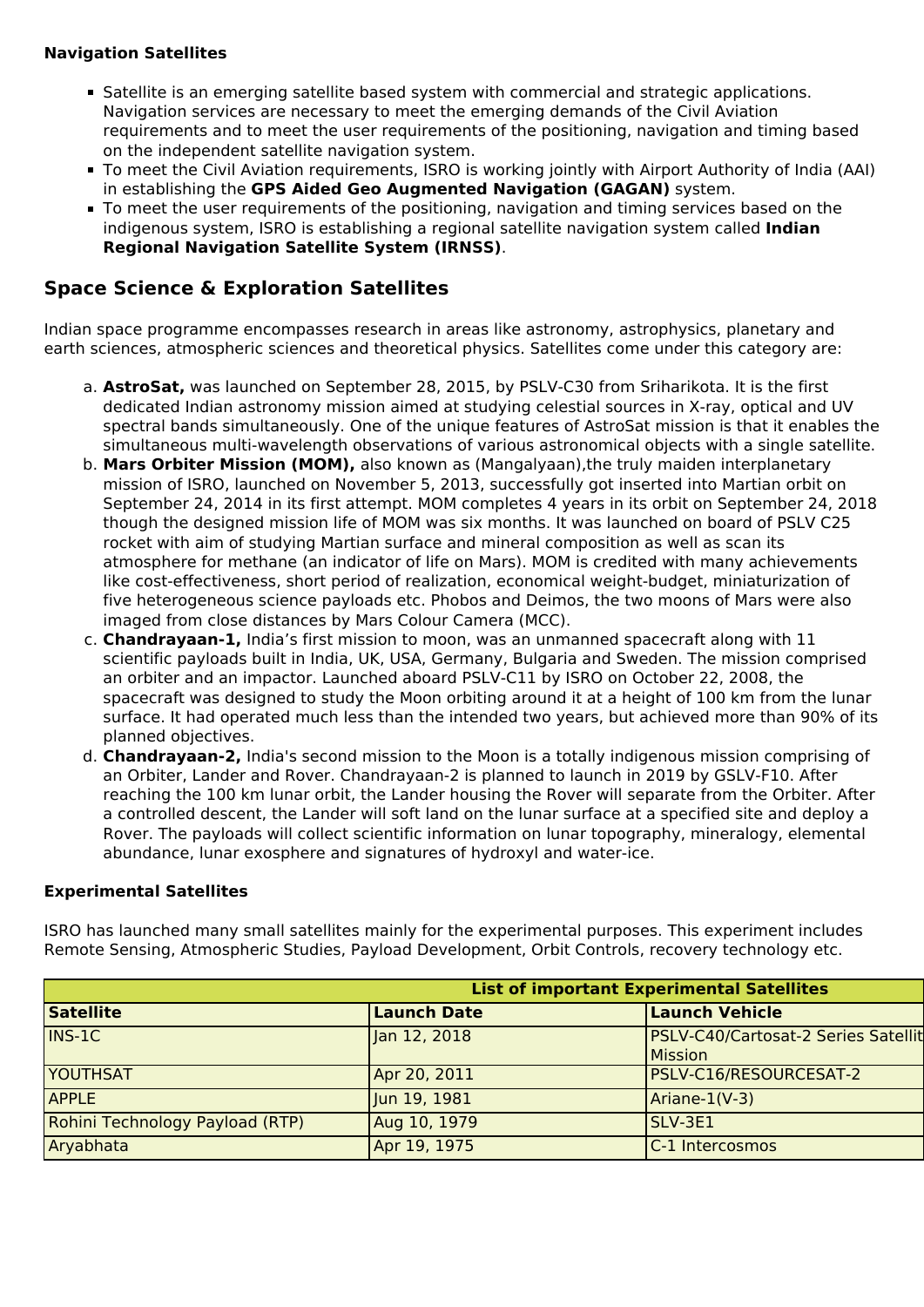## **Small Satellites**

The small satellite project is providing platform for stand-alone payloads for earth imaging and science missions within a quick turnaround time. For making the versatile platform for different kinds of payloads, two kinds of buses have been configured and developed i.e. Indian Mini Satellite -1 (IMS-1) and Indian Mini Satellite -2 (IMS-2).

| <b>List of Small Satellites</b> |                             |             |                            |                    |
|---------------------------------|-----------------------------|-------------|----------------------------|--------------------|
| <b>Satellite</b>                | <b>Launch</b>               | Launch      | <b>Launch Vehicle</b>      | <b>Application</b> |
|                                 | <b>Date</b>                 | <b>Mass</b> |                            |                    |
| Microsat                        | Jan 12, 2018                |             | PSLV-C40/Cartosat-2 Series | Experimenta        |
|                                 |                             |             | <b>Satellite Mission</b>   |                    |
|                                 | YOUTHSAT Apr 20, 2011 92 kg |             | PSLV-C16/RESOURCESAT-2     | <b>Student</b>     |
|                                 |                             |             |                            | <b>Satellite</b>   |

#### **Academic Institute Satellites**

ISRO has influenced educational institutions by its activities like making satellites for communication, remote sensing and astronomy. The launch of Chandrayaan-1 increased the interest of universities and institutions towards making experimental student satellites. Capable Universities and institution can venture into space technology on-orbit with guidance and support from ISRO by ways of Development of Payload and Design & Fabrication of Satellite.

|    | <b>List of important Academic Institute Satellites</b> |              |                                        |  |  |
|----|--------------------------------------------------------|--------------|----------------------------------------|--|--|
|    | Kalamsat-V2                                            | Jan 24, 2019 | <b>PSLV-C44</b>                        |  |  |
| 4  | <b>PRATHAM</b>                                         | Sep 26, 2016 | PSLV-C35 / SCATSAT-1                   |  |  |
| 5. | <b>SATHYABAMASAT</b>                                   | Jun 22, 2016 | PSLV-C34 / CARTOSAT-2 Series Satellite |  |  |
| 6  | <b>SWAYAM</b>                                          | Jun 22, 2016 | PSLV-C34 / CARTOSAT-2 Series Satellite |  |  |
|    | Hugnu                                                  | Oct 12, 2011 | PSLV-C18/Megha-Tropiques               |  |  |
| 9  | <b>STUDSAT</b>                                         | Jul 12, 2010 | PSLV-C15/CARTOSAT-2B                   |  |  |
| 10 | <b>ANUSAT</b>                                          | Apr 20, 2009 | <b>PSLV-C12 / RISAT-2</b>              |  |  |

#### **India's Manned Mission to Space**

- In December 2018, the Indian government has announced allocation of 100 billion rupees for first manned space mission, set to be launched by 2022. An unmanned test launch of the project is likely scheduled for December 2020.
- Also termed as Gaganyaan, this project is part of the government's ambition to make India a global low-cost provider of services in space.
- The launch vehicle for this mission will carry heavy payloads into space. For this purpose, GSLV Mk-III is being developed with cryogenic engine.
- **ISRO has already tested the GSLV Mk-III with experimental crew module (Re-entry & Recovery** technology) and Crew Escape System (CES).
- A manned space mission is very difficult to launch in terms of complexity and need of advance technology.

## **Scramjet (Supersonic Combusting Ramjet) engine**

- In August 2016, ISRO has successfully conducted the Scramjet (Supersonic Combusting Ramjet) engine test.
- The Scramjet engine uses Hydrogen as fuel and the Oxygen from the atmospheric air as the oxidiser.
- This test was the maiden short duration experimental test of ISRO's Scramjet engine with a hypersonic flight at Mach 6.
- ISRO's Advanced Technology Vehicle (ATV), which is an advanced sounding rocket, was the solid rocket booster used for the test of Scramjet engines at supersonic conditions.
- The new propulsion system will complement ISRO's reusable launch vehicle that would have longer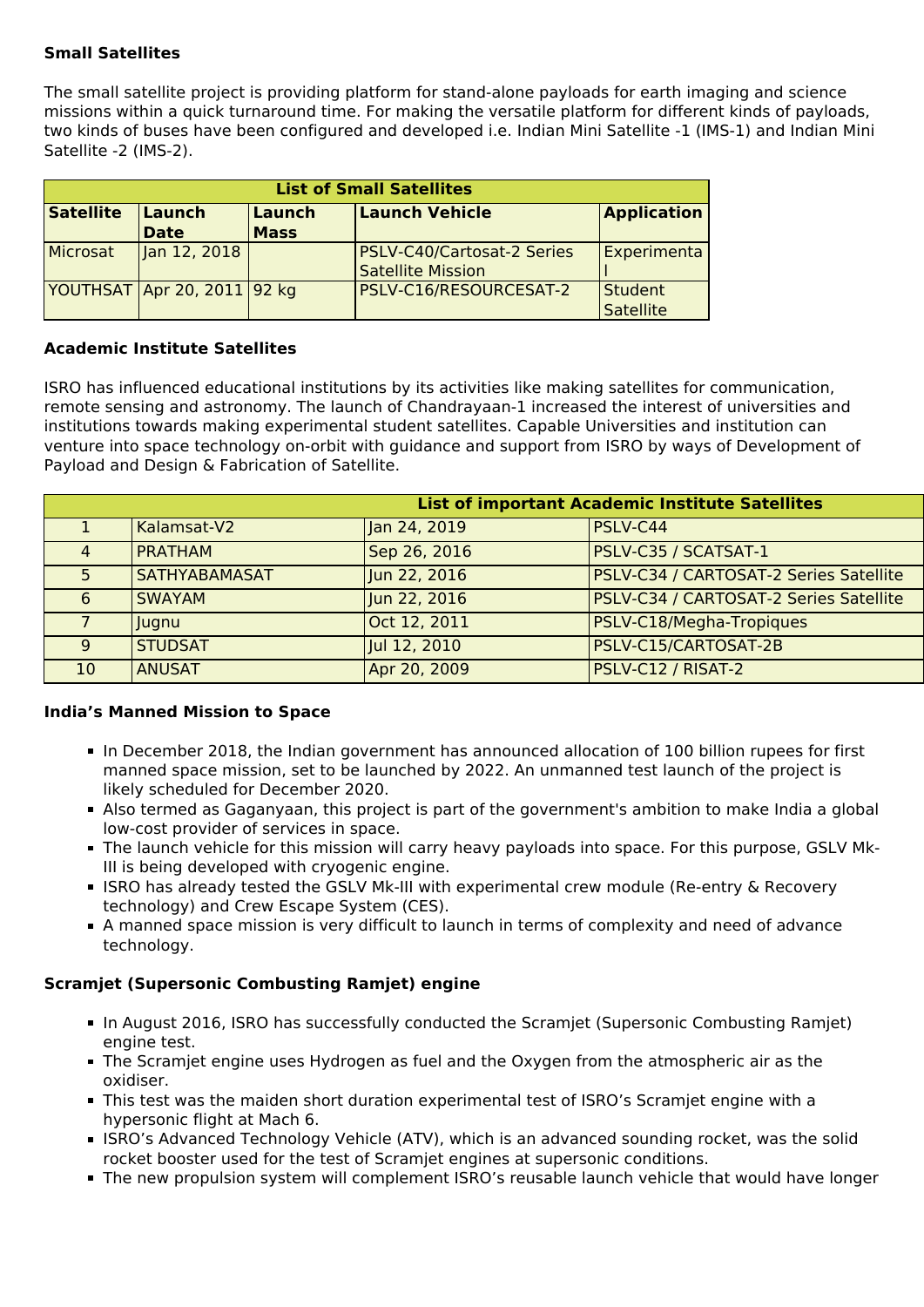flight duration.

# **ISRO's Launch Vehicles**

- PSLV (Polar Satellite Launch Vehicle) and GSLV (Geosynchronous Satellite Launch Vehicle) are the satellite-launch vehicles developed by ISRO.
- **PSLV** delivers the "earth-observation" or "remote-sensing" satellites in polar orbit.
- Apart from launching the remote sensing satellites to Sun-synchronous polar orbits, the PSLV is also used to launch the satellites of lower mass of about 1400 Kg to the elliptical Geosynchronous Transfer Orbit (GTO).
- It is a four-staged launch vehicle with first and third stage using solid fuel and second and fourth stages using liquid fuel. Strap-on motors also used with PSLV to augment the thrust.
- **PSLV** is classified into its various versions like core-alone version (PSLV-CA) or PSLV-XL variants.
- GSLV delivers the communication-satellites to the Geosynchronous Transfer Orbit (GTO) of about 36000 Km altitude.
- Two versions of the GSLV are developed by ISRO and testing phase of third version is going on. The first version, GSLV Mk-II, has the capability to launch satellites of mass up to 2,500 kg to the GTO.
- GSLV MK-II is a three-staged vehicle with first stage using solid fuel, second stage using Liquid fuel and the third stage, called Cryogenic Upper Stage, using cryogenic engine.

## **Challenges and Opportunities in front of India's Space Program**

- India is still is a developing country with vast developmental and security concerns. In this context it is very difficult to justify the allocations for space missions that do not have a direct bearing on development.
- Successful launched of MOM and a planned rover onto the moon surely boosted the Indian space program. But India's reliance on satellites has created military vulnerabilities.
- An anti-satellite missile (ASAT) tested by China in 2007 has also elevated the threat of a slowmoving arms race in space.
- DRDO is working on development of missile defense but it is increasingly looking to partner with the United States and other countries.
- China has launched satellites for Pakistan and Sri Lanka in 2011 and 2012 respectively. This space cooperation may become another path for China to make inroads in South Asian countries.
- During the starting of this decade India was highly critical of the EU effort to develop a code of conduct for outer space but in last years it has been actively engaged with the United States and the EU in particular in discussing a code of conduct and other safeguarding mechanisms.
- India holds the view that reliance on the integration of outer space and cyber capabilities will only increase in future conflicts. But now beyond the maritime domain, India has been relying on foreign partners for many other satellite-based communications and data services. For instance, it continues to rely on NASA for deep space communications.
- Privatization may also allow India to increase its launch capacity, which is currently at four to five per year while China does on average twenty or so launches. India does not have an explicit space policy to guide private sector participation.
- **ISRO also has internal constraints on its capacity to deliver.**
- The announcement by U.S. President Donald Trump in June 2018 about the creation of a "space force" or a sixth branch of the American armed forces has worried many including India. While India is officially committed to PAROS, or the prevention of an arms race in outer space, it is yet to formulate a credible official response to such plans. India has yet to establish a credible space command of its own.
- In this context China's reaction could be much stronger than its seemingly muted official response and it does possess a formidable space military programme that far exceeds current Indian capabilities.
- Globally entrepreneurs like Elon Musk and Richard Branson began talking of space activities as independent profitable commercial ventures that can be termed as New Space revolution.

Now the time has come for a more structured approach that enables better incubation for young talent in India. Fortunately, Antrix is open to such ideas. Various policies and acts need to change from being restrictive to being enabling.